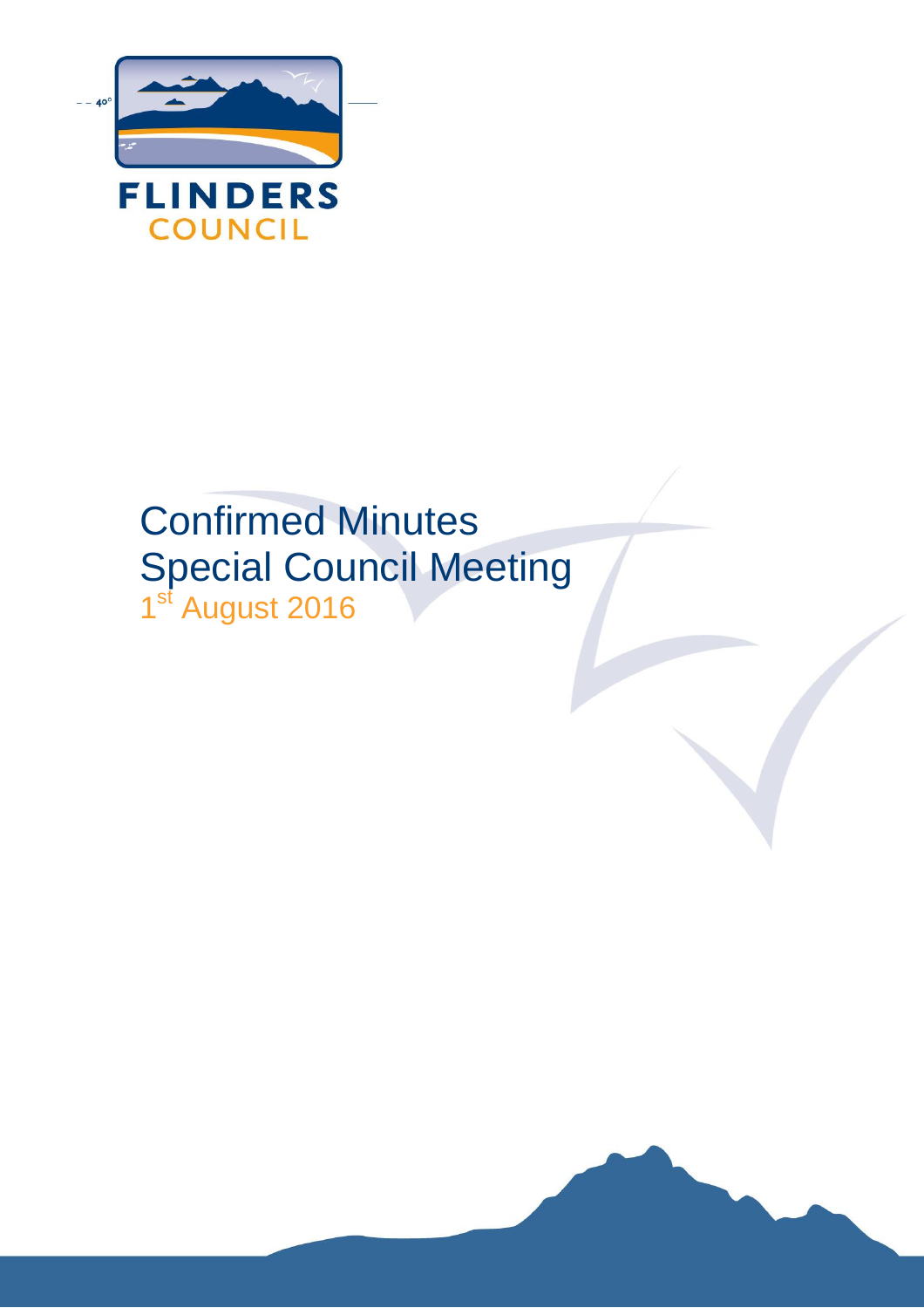# FLINDERS COUNCIL SPECIAL MEETING

# CONFIRMED MINUTES

| <b>DATE:</b>       | Monday 1 <sup>st</sup> August 2016                |
|--------------------|---------------------------------------------------|
| <b>VENUE:</b>      | Furneaux Arts and Entertainment Centre, Whitemark |
| <b>COMMENCING:</b> | 1.00pm                                            |

#### PRESENT

Mayor Carol Cox Deputy Mayor Marc Cobham Cr Chris Rhodes Cr Ken Stockton Cr David Williams Cr Gerald Willis

#### **APOLOGIES**

Cr Peter Rhodes

#### STAFF IN ATTENDANCE

Sophie Pitchford - Acting General Manager - 1.00 - 2.34pm, 1<sup>st</sup> August 2016 and 1.00 - 2.28pm, 4th August 2016. Vicki Warden - Executive Officer - 1.00 - 2.34pm, 1<sup>st</sup> August 2016 and 1.00 -2.28pm,  $4<sup>th</sup>$  August 2016.

DECLARATION OF PECUNIARY INTEREST Nil

# LEAVE OF ABSENCE

Nil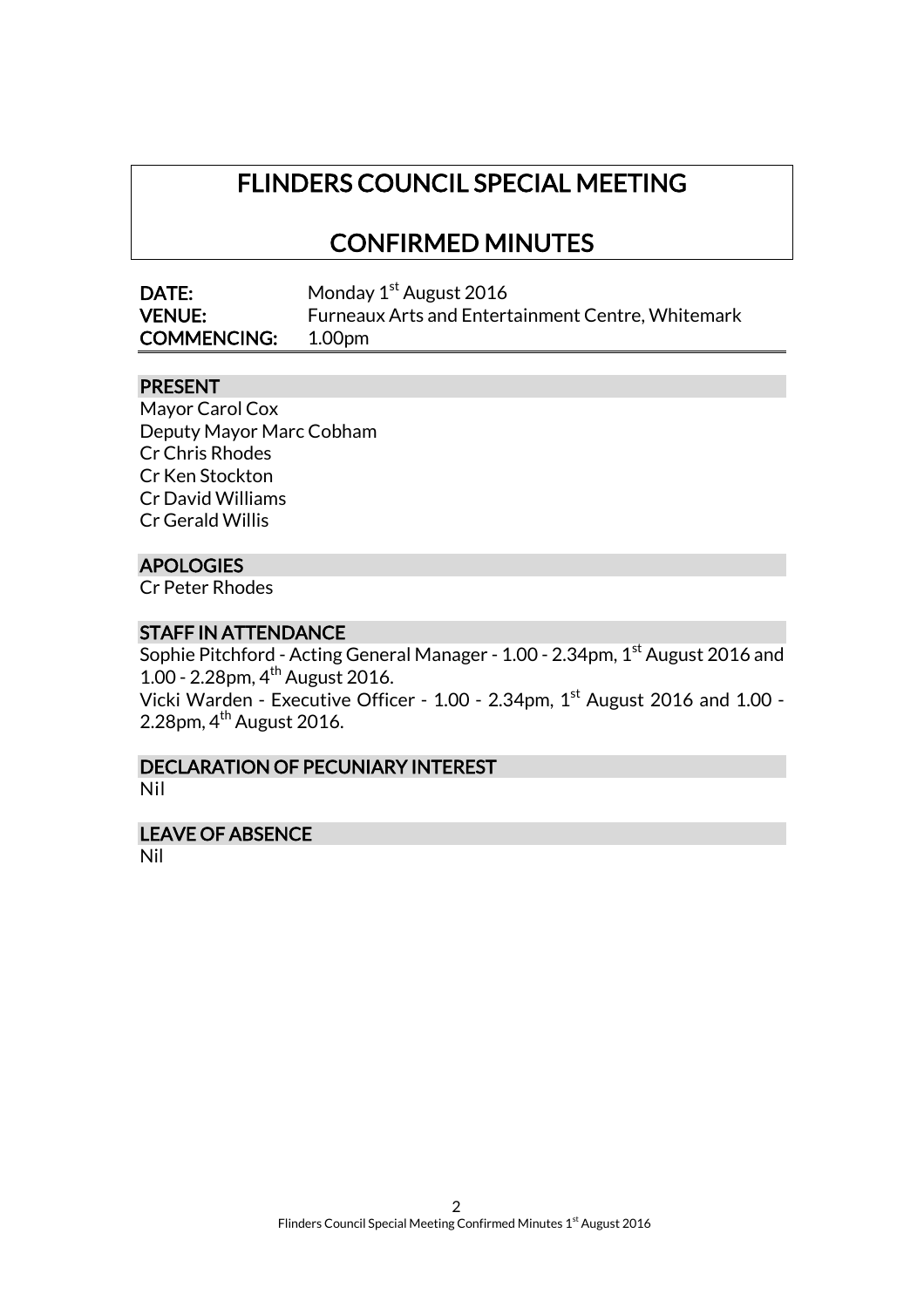# A. CLOSED COUNCIL

#### Items A1 & A2: Closed Council Items

| <b>ACTION</b>            | <b>Decision</b>                                 |  |
|--------------------------|-------------------------------------------------|--|
| <b>PROPONENT</b>         | Council Officer                                 |  |
| <b>OFFICER</b>           | Sophie Pitchford, Acting General Manager        |  |
| <b>FILE REFERENCE</b>    | LEG/001, PER/0602                               |  |
| <b>ASSOCIATED PAPERS</b> | <b>Annexures 1 -6: For Elected Members only</b> |  |
|                          | Annexure 7: Information Sheet - General         |  |
|                          | <b>Manager Appointments and Contracts</b>       |  |
|                          | Annexure 8 - 10: For Elected Members only       |  |

#### REASON FOR CLOSED COUNCIL:

Item A1, General Manager's Separation from Council, is CONFIDENTIAL in accordance with Section 15(2) (a) and (i) of the Local Government (Meeting Procedures) Regulations 2015.

Item A2, Engagement of Recruitment Company, is CONFIDENTIAL in accordance with Section 15(2) (a) of the Local Government (Meeting Procedures) Regulations 2015.

#### VOTING REQUIREMENTS

Absolute Majority

#### OFFICER'S RECOMMENDATION:

That Council move into Closed Council.

#### DECISION:

183.08.2016 Moved: Cr G Willis Seconded: Cr D Williams That Council move into Closed Council.

## CARRIED UNANIMOUSLY (6-0)

For: Mayor Carol Cox, Deputy Mayor Marc Cobham, Cr Chris Rhodes, Cr Ken Stockton, Cr David Williams and Cr Gerald Willis.

Council moved into Closed Session at 1.03pm, 1st August 2016.

Council moved out of Closed Session at 2.32pm, 1st August 2016.

#### CONFIDENTIALITY RECOMMENDATION:

192.08.2016 Moved: Cr G Willis Seconded: Cr C Rhodes That discussions held and motions passed in Closed Council remain confidential.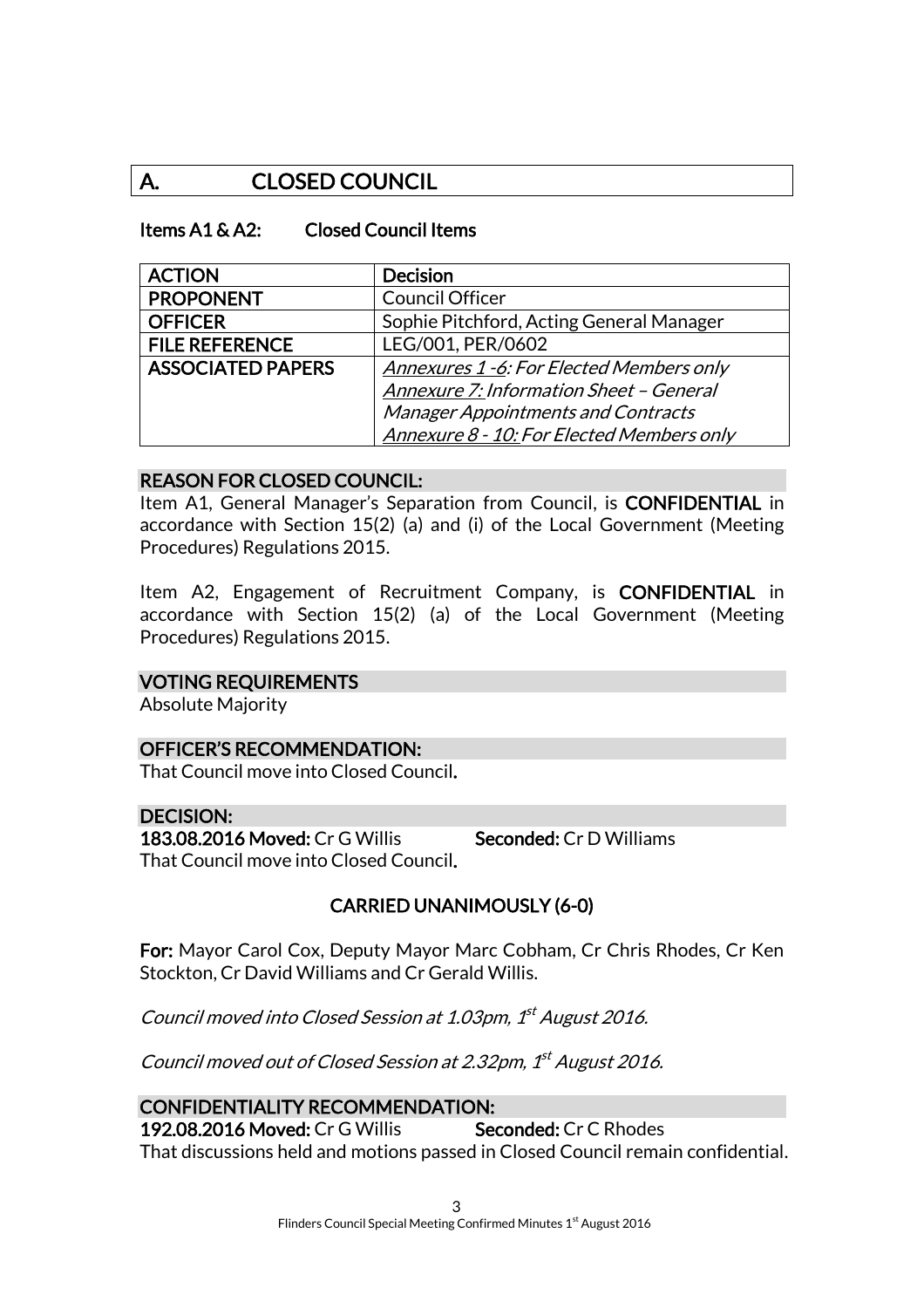# CARRIED UNANIMOUSLY (6-0)

For: Mayor Carol Cox, Deputy Mayor Marc Cobham, Cr Chris Rhodes, Cr Ken Stockton, Cr David Williams and Cr Gerald Willis.

The meeting was adjourned at 2.34pm, 1<sup>st</sup> August 2016.

The meeting was reconvened at 1pm, Thursday 4<sup>th</sup> August 2016.

193.08.2016 Moved: Cr G Willis Seconded: Cr K Stockton That Council move back into Closed Council.

## CARRIED UNANIMOUSLY (6-0)

For: Mayor Carol Cox, Deputy Mayor Marc Cobham, Cr Chris Rhodes, Cr Ken Stockton, Cr David Williams and Cr Gerald Willis.

Council moved into closed session at 1.00pm, 4<sup>th</sup> August 2016.

Council moved out of closed session at 2.27pm, 4 th August 2016.

#### CONFIDENTIALITY RECOMMENDATION:

196.08.2016 Moved: Cr G Willis Seconded: Cr C Rhodes That discussions held and motions passed in Closed Council remain confidential except for item A2 Engagement of Recruitment Company being moved into open minutes.

# CARRIED UNANIMOUSLY (6-0)

For: Mayor Carol Cox, Deputy Mayor Marc Cobham, Cr Chris Rhodes, Cr Ken Stockton, Cr David Williams and Cr Gerald Willis.

#### "Item A2: Engagement of Recruitment Company

| <b>ACTION</b>            | Decision                                        |
|--------------------------|-------------------------------------------------|
| <b>PROPONENT</b>         | Council Officer                                 |
| <b>OFFICER</b>           | Sophie Pitchford, Acting General Manager        |
| <b>FILE REFERENCE</b>    | PER/0602                                        |
| <b>ASSOCIATED PAPERS</b> | Annexure 7: Information Sheet - General Manager |
|                          | <b>Appointments and Contracts</b>               |
|                          | Annexure 8: CONFIDENTIAL Hill Consulting        |
|                          | Proposal                                        |
|                          | Annexure 9: CONFIDENTIAL McArthur Proposal      |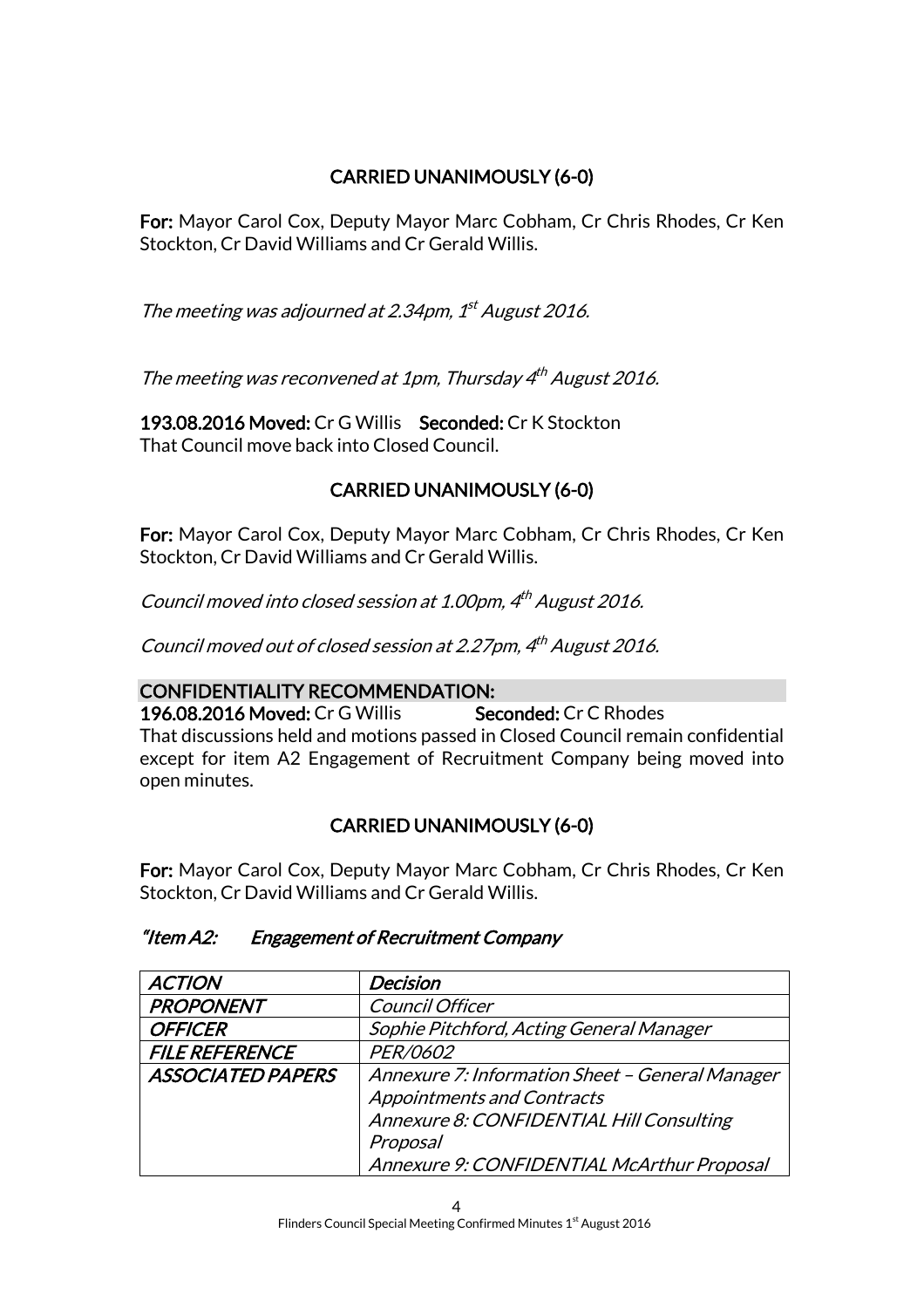| Annexure 10: CONFIDENTIAL Searchlight Group |
|---------------------------------------------|
| Proposal                                    |

#### INTRODUCTION:

At the 14<sup>th</sup> July 2016 Council Meeting, Council carried a motion to engage the services of a management recruitment consultant company to assist Council to fill the vacant position of General Manager. Council also asked the Acting General Manager to continue gathering information and to present that information for consideration at a Special Meeting on the 4<sup>th</sup> August.

#### PREVIOUS COUNCIL CONSIDERATION:

| 155.07.2016        | $14^{th}$ July 2016 |
|--------------------|---------------------|
| <i>156.07.2016</i> | $14^{th}$ July 2016 |

#### OFFICER'S REPORT:

At the 14<sup>th</sup> July 2016 Council Meeting, Council considered a Notice of Motion from Acting Mayor Marc Cobham to engage the services of a management recruitment consultant company to assist Council to fill the vacant position of General Manager.

In the past Council has utilised the services of management/recruitment companies that specialise in the Local Government sector. Although this comes at a cost, it is an effective way of getting the best possible selection of candidates and the time impost and expertise required for this important position vacancy does not become a burden solely on Councillors and Council staff.

Engagement of a management/recruitment company who specialises in the Local Government sector will provide the level of expertise that Council requires with the recruitment of a General Manager and also provide a level of transparency which is of paramount importance to the Community.

At the July Council Meeting, the motion to engage the services of a management recruitment consultant company to assist Council to fill the vacant position of General Manager was carried 6-1. A second motion was carried unanimously:

"That the Acting General Manager is requested to continue gathering information and that the information is considered at a Special Meeting on the 4<sup>th</sup> August."

After contacting a number of management/recruitment companies, three proposals have been received from the following organisations:

- Hill Consulting:
- McArthur; and
- Searchlight Group.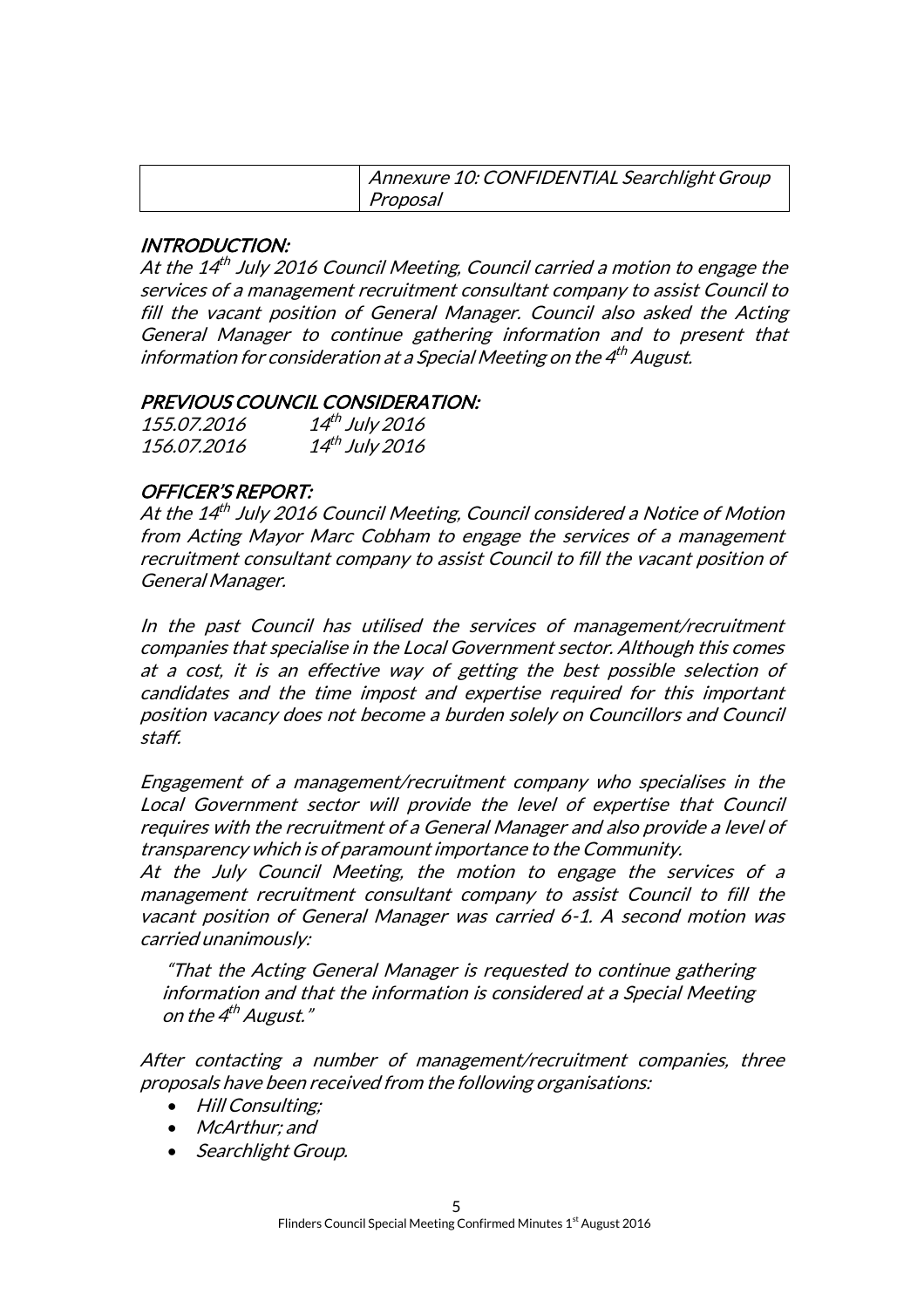The three proposals are now presented to Council for consideration. It is imperative that one of the three organisations is selected in order to proceed with the recruitment of a new General Manager.

#### STATUTORY REQUIREMENT:

Local Government Act 1993

#### POLICY/STRATEGIC IMPLICATIONS:

4. Strategic, Efficient and Effective Organisation - Responding to risks and opportunities.

4.3 Ensure Council meets its statutory obligations and manages corporate and community risk.

#### BUDGET AND FINANCIAL IMPLICATIONS:

A budget variation will need to be made, once the costs are known.

#### RISK/LIABILITY:

The prompt appointment of a General Manager will provide the level of stability required by staff and the Community.

#### VOTING REQUIREMENTS:

Absolute Majority

#### OFFICER'S RECOMMENDATION:

That Council, for this item, suspends the provisions of section 22 in accordance with Section 22 (9) of the Local Government (Meeting Procedures) Regulations 2015.

That Council considers the three management/recruitment proposals and selects one in order to proceed with the recruitment of a new General Manager.

#### DECISION:

185.08.2016 Moved: Cr D Williams Seconded: Cr M Cobham

That Council, for this item, suspends the provisions of section 22 in accordance with Section 22 (9) of the Local Government (Meeting Procedures) Regulations 2015.

That Council considers the three management/recruitment proposals and selects one in order to proceed with the recruitment of a new General Manager.

## CARRIED UNANIMOUSLY (6-0)

For: Mayor Carol Cox, Deputy Mayor Marc Cobham, Cr Chris Rhodes, Cr Ken Stockton, Cr David Williams and Cr Gerald Willis.